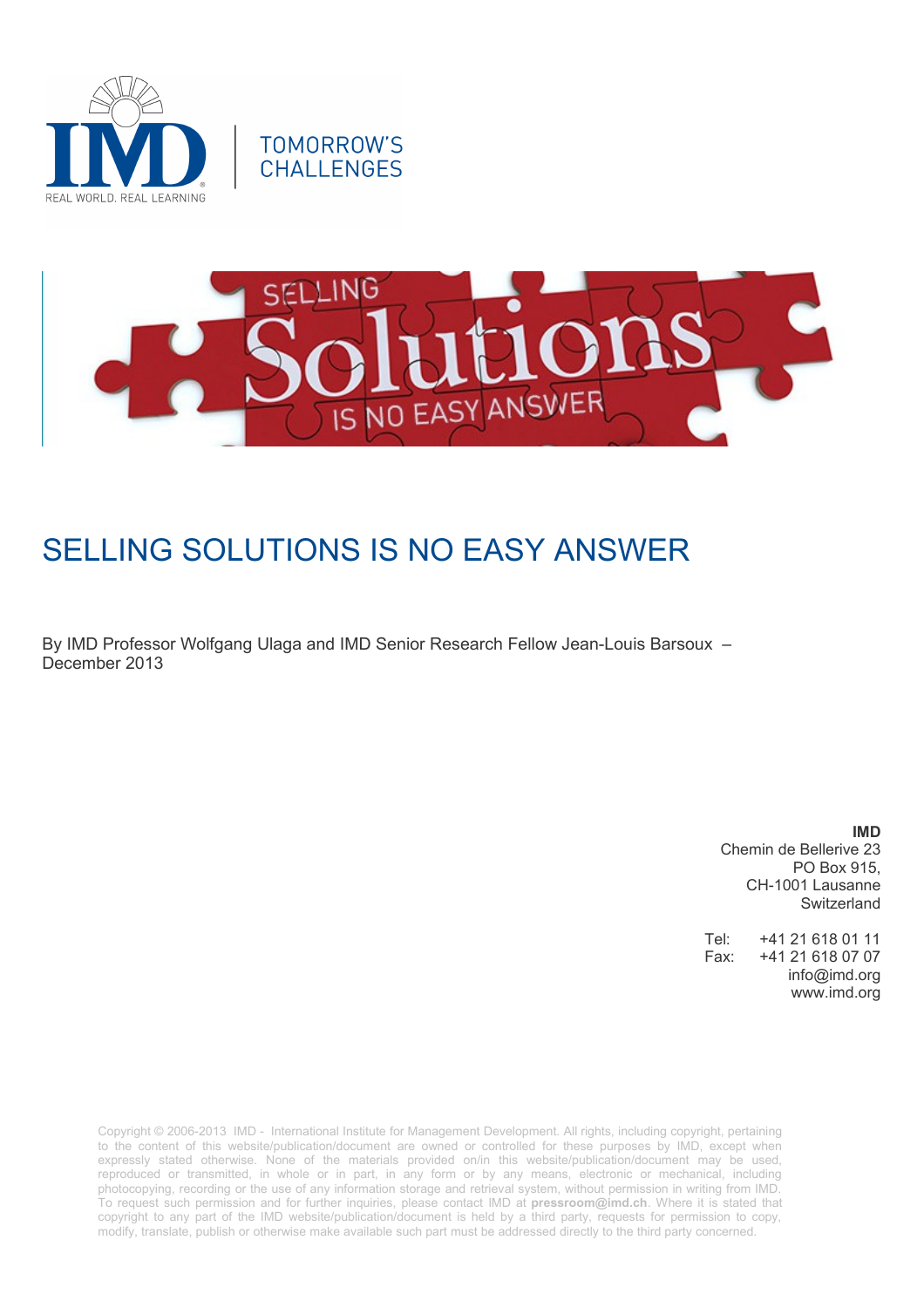Companies trying to differentiate themselves from their competitors are urged to become "solution providers," not just sellers of products and services. But selling solutions is no easy answer.

### **Jumping to "Solutions"**

The impetus to become a solution provider is driven by the need for differentiation and the ambition to grow. The defensive goal is to escape the threat of commoditization that has encroached into many sectors. The offensive goal is to extract more value from the company's expertise. Selling solutions makes a lot of sense. But translating that strategy into a genuine advantage can prove elusive.

Companies that try to transform from a focus on selling products to providing true customer solutions don't always get the returns they anticipate.<sup>1</sup> Research shows that only around a quarter of aspiring solution providers actually meet their targets. About the same number actually lose money, while the remainder achieve only modest returns.<sup>ii</sup> They may generate higher revenues while their margins decline.<sup>iii</sup>

So what goes wrong? Three key failings account for most of the problems: misconceived solutions, mispriced solutions and misaligned solutions.

#### **Misconceived Solutions**

Sometimes the solution itself is flawed and customers simply don't perceive it as value adding. For example, selling customers a printer, PC, screen and software is not regarded as a solution, just a quantitative bundle – and the proof is that customers want to pay less for it, not more.

The concept of solution selling is often misappropriated for marketing purposes. It is not enough to package combinations of products and services and call them solutions. Sales people need to work with customers to understand their problems before designing solutions. The key question is "What customer headache are we solving?"

Solutions providers can create more attractive value propositions by focusing on outcomes that are of real relevance to the customer, as opposed to internally defined quality standards. The metrics should reflect how the customer measures success. For example, SKF, the world's largest ballbearing manufacturer, started selling services to minimize machinery downtime, more critical to certain customers than ball-bearing price or quality.<sup>iv</sup> Similarly, when France-based Michelin started proposing "fleet solutions" to its big customers, it switched from selling tires to selling kilometers.

### **Mispriced Solutions**

Offering a meaningful solution is one challenge. But companies also have to ensure that the additional expense involved in proposing and implementing a solution is offset by the additional revenues recouped over time. They have to be rigorous in aggregating the full costs of the solution – and in assessing the *value* of the solution for the customer. This calls for a mindset shift. While products and services were traditionally priced on a "cost-plus" basis, solutions should be priced according to the customer's willingness to pay.<sup>vi</sup>

Sellers need to assess what the solution is worth to customers and what costs are taken out of their system – and clearly, the answer will differ between customers. For example, when Australia-based explosives company, Orica, decided to provide blasting solutions rather than blasting products, it reduced its customers' labor, operational and capital costs. Quarries no longer had to keep blast planners, drillers, and shot firers on the payroll or to inventory explosives.<sup>vii</sup>

As well as stripping out costs, the solution may bring revenue enhancement opportunities (based, for example, on productivity improvements). So making a meaningful assessment of the overall economic benefits for the customer requires deep understanding of the customer's processes and may call for the joint input of technical and operational people, not just sellers and marketers.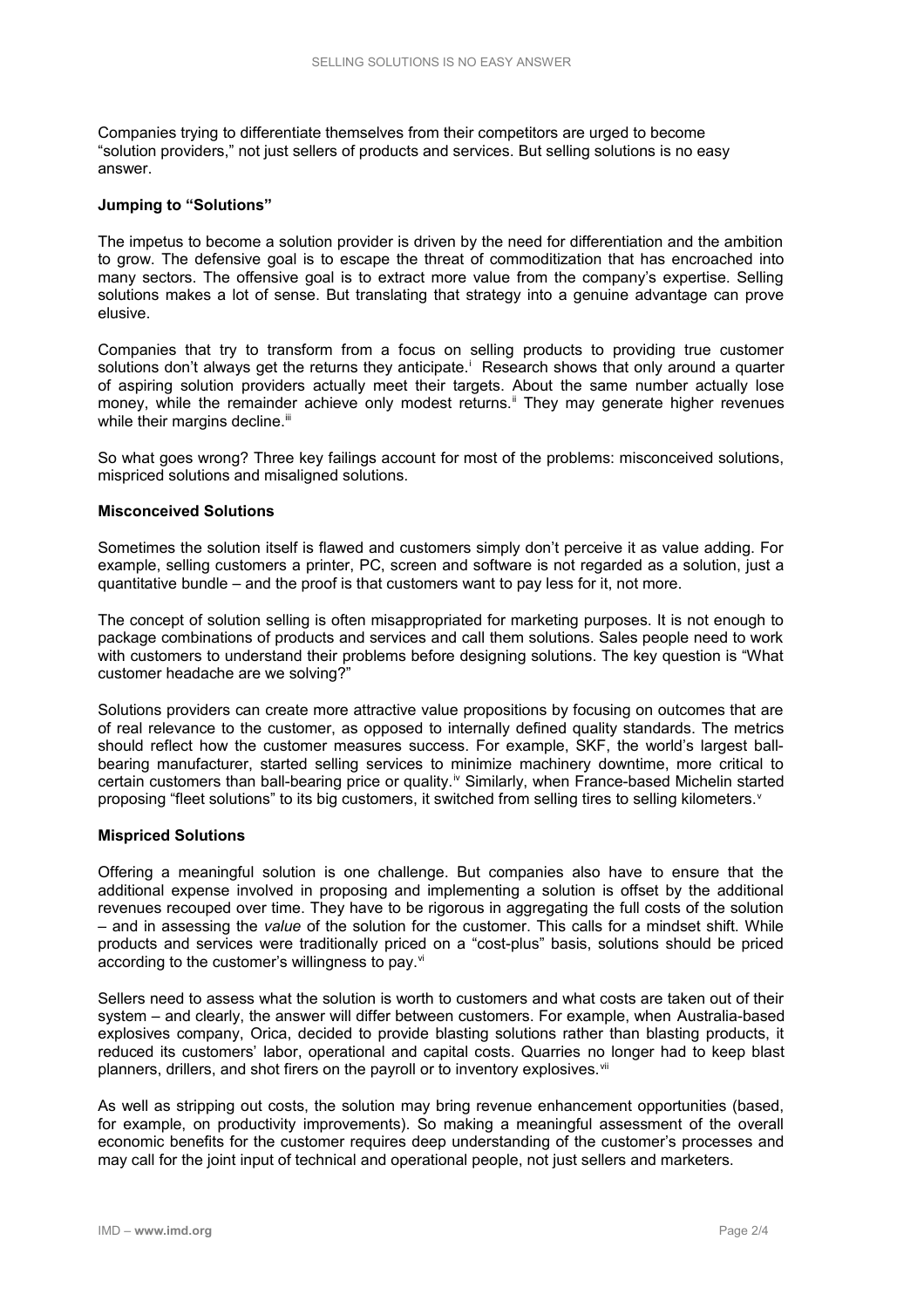Of course, getting customers to accept the new value-based pricing approach becomes a challenge in itself. Sales people will have to be able to educate buyers about the total cost of ownership – of which the price of the product is just one element – and the tangible savings in areas including labor, materials, energy or replacement costs.

### **Misaligned Solutions**

Solutions that are both compelling for customers and lucrative for sellers can nevertheless fail because the company's structure and systems are poorly aligned with the solution. Organizational inefficiencies can eat up the higher returns.

Companies too often underestimate the level of change needed to deliver solutions. In particular, they try to preserve the historical power structure while adding an integrative solution to the offers which cuts across the traditional organizational turfs. It is difficult to create "seamless solutions" if our critical competencies remain located in silos – whether product-based, functional or geographical.

Organizational structures and processes also need to be re-aligned for more coordinated action. It is not just the sales force whose metrics and incentives need to be redesigned. Rewards throughout an organization must support a solutions-focus and the satisfaction of front-end customers rather than endorsing individual and unit performance. The company will also have to replace processes and IT systems that do not support integration with knowledge-sharing processes that collect and build on client knowledge.

There is little point in exhorting employees to be more collaborative, customer-focused or solutionsoriented if they are constantly running up against policies, working arrangements, incentives or competency deficiencies that constrain their actions.

Ultimately, cooperation can be facilitated, but it cannot be mandated. A key to promoting such a context is the top management example. A recurrent failing among companies that struggle with the move into solutions is lack of leadership commitment. It requires visible, vocal and continuous involvement from top management.

*Wolfgang Ulaga is Professor of B2B Marketing and Strategy at IMD. He directs the Strategic Marketing in Action (SMA) program and teaches on the following programs: Advanced Strategic Management (ASM), Foundations for Business Leadership (FBL), Strategic Marketing in Action (SMA), Master of Business Administration (MBA) and Orchestrating Winning Performance (OWP).* 

*Jean-Louis Barsoux is a senior research fellow at IMD.* 

<sup>v</sup>Karsenti, G., & Ulaga, W. (2009) *Le business model des services* (Paris: Editions d'Organisation).

 viMichel, S., Brown, S. W., & Gallan, A. S. (2008) "Service-logic innovations: How to innovate customers, not products," *California Management Review*, 50(3), 49-65.

<sup>i</sup> Michel, S. (2010) "From producer to service provider: Why some companies fail to make the transition," *Tomorrow's Challenges*, TC-028-10, April.

iiUlaga, W., & Reinartz, W. (2011) "Hybrid offerings: How manufacturing firms combine goods and services successfully," *Journal of Marketing*, 75(6): 5-23.

iiiReinartz, W. J. & Ulaga, W. (2008) "How to sell services more profitably," *Harvard Business Review*, 86(5): 91-96.

ivKashani, K. (2006) "Fighting commoditization: Strategies for creating novel customer values," *Perspectives for Managers* (IMD), no. 137, October.

viiAdrian Ryan interviewed by Paul Hunter (2009), featured on IMD's exclusive Corporate Learning Network "Wednesday Webcast" series, February 11.